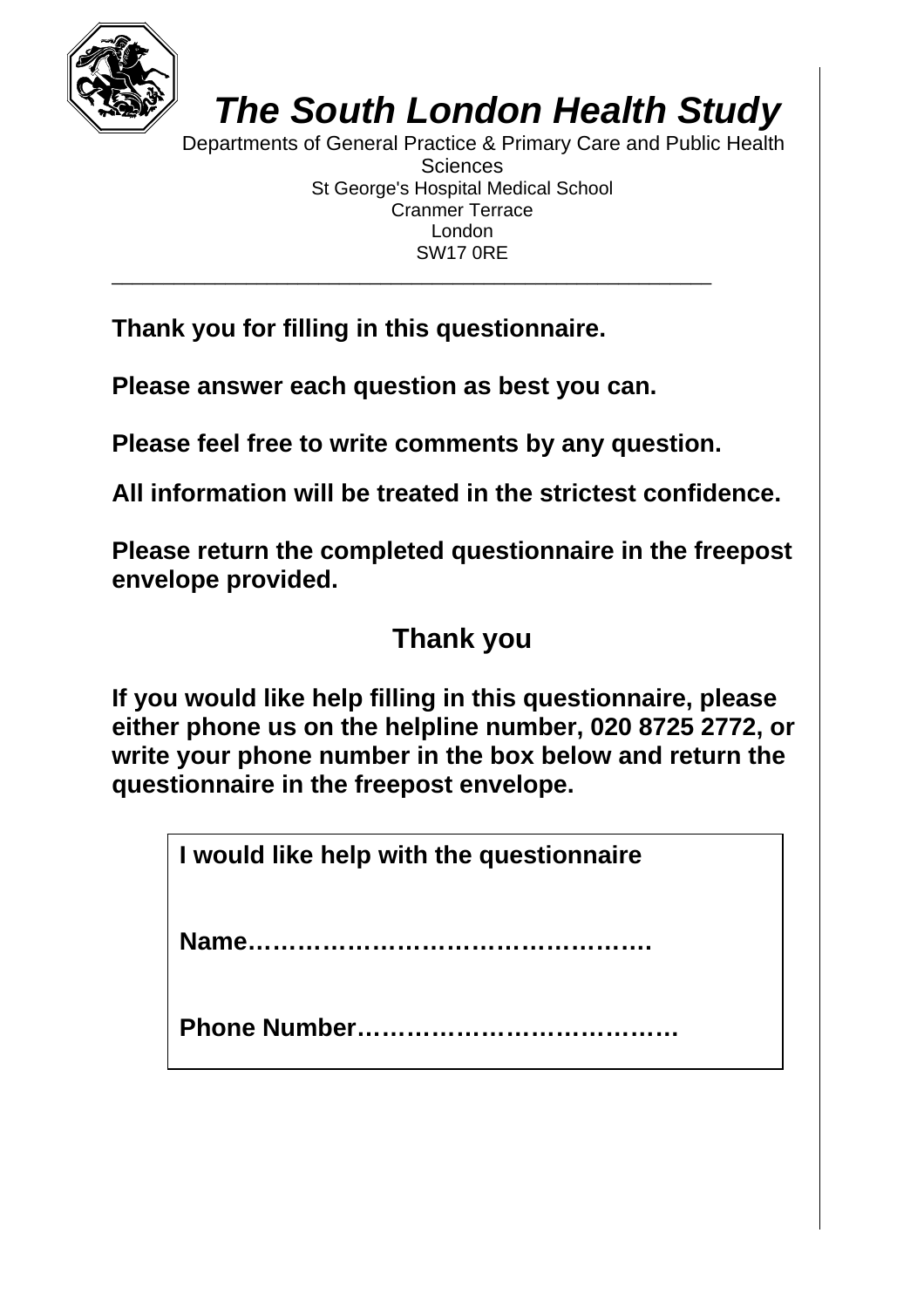| Please put a tick in the box next to the most appropriate<br>answer for each question.                                           |            |
|----------------------------------------------------------------------------------------------------------------------------------|------------|
| <b>Section A - Some questions about yourself</b>                                                                                 |            |
| What is your date of birth?<br>1                                                                                                 | Office use |
| ________ day _________ month ____________year                                                                                    |            |
| What sex are you?<br>$\mathbf{2}$                                                                                                |            |
| Female<br>Male                                                                                                                   |            |
| 3                                                                                                                                |            |
|                                                                                                                                  |            |
| 4 To which of the following groups do you consider you belong? (please tick<br>one)                                              |            |
| White<br>Black - Caribbean<br>Black - African<br>Black - Other<br>Indian<br>Pakistani<br>Bangladeshi<br>Chinese<br>None of these | ∃4         |
| If none of these, how would you describe<br>the racial or ethnic group to which you belong                                       |            |
|                                                                                                                                  |            |
|                                                                                                                                  |            |

 $\overline{\phantom{a}}$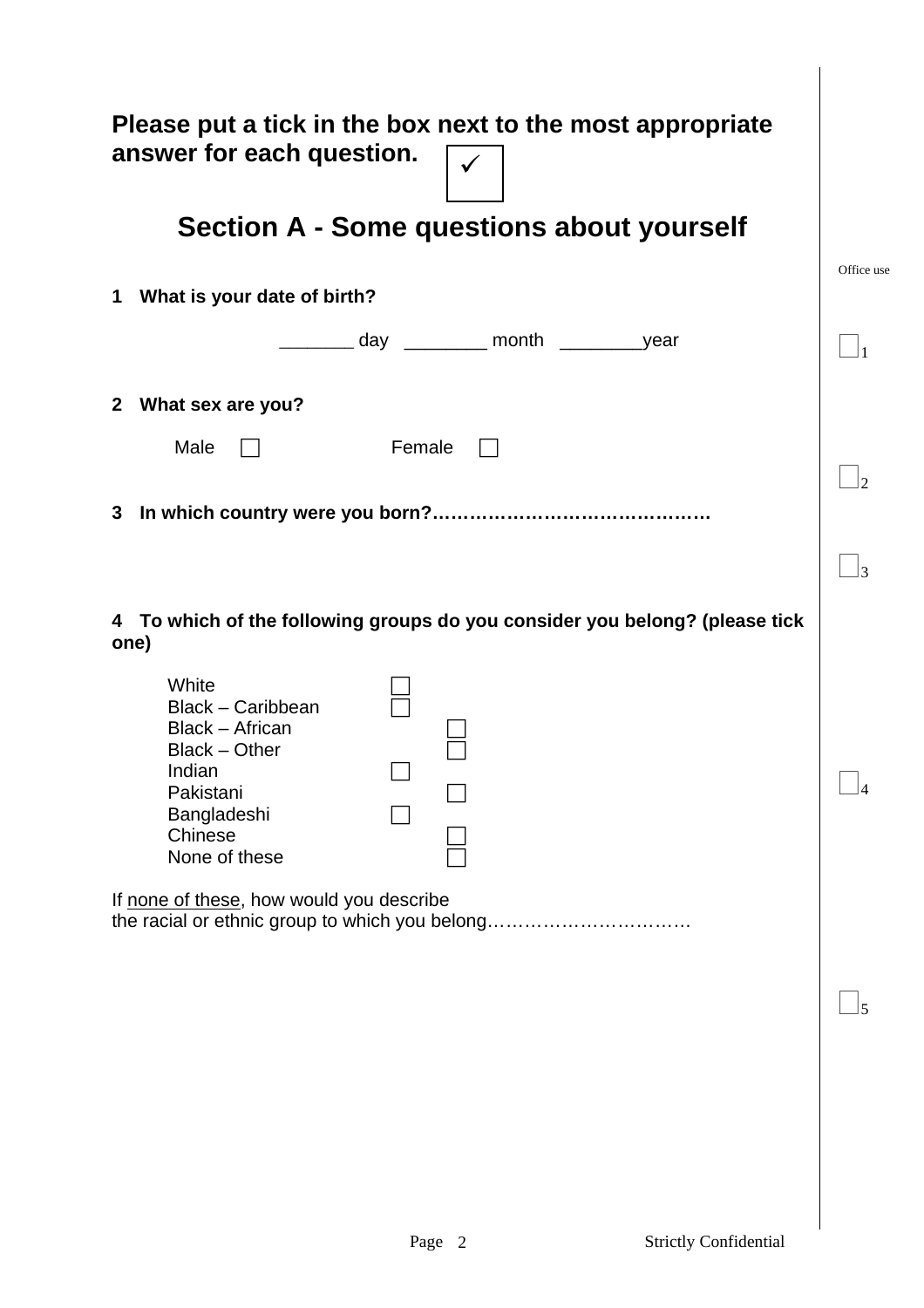### **Section B - Some general questions about your health**

#### **1 How is your health in general?**

| very good |  |
|-----------|--|
| good      |  |
| fair      |  |
| bad       |  |
| very bad  |  |

| 2 Do you have any long-standing illness, disability or infirmity?         |
|---------------------------------------------------------------------------|
| By long-standing, we mean anything that has troubled you over a period of |
| time, or that is likely to affect you over a period of time?              |

|  | $Yes \tIf Yes, go to next question$  |
|--|--------------------------------------|
|  | No $\Box$ If No, go to the next page |

**3 Do any of these illnesses or disabilities limit your activities in any way?**

| Yes |  |
|-----|--|
| No  |  |

 $\vert_6$ 

 $\vert$ 7

8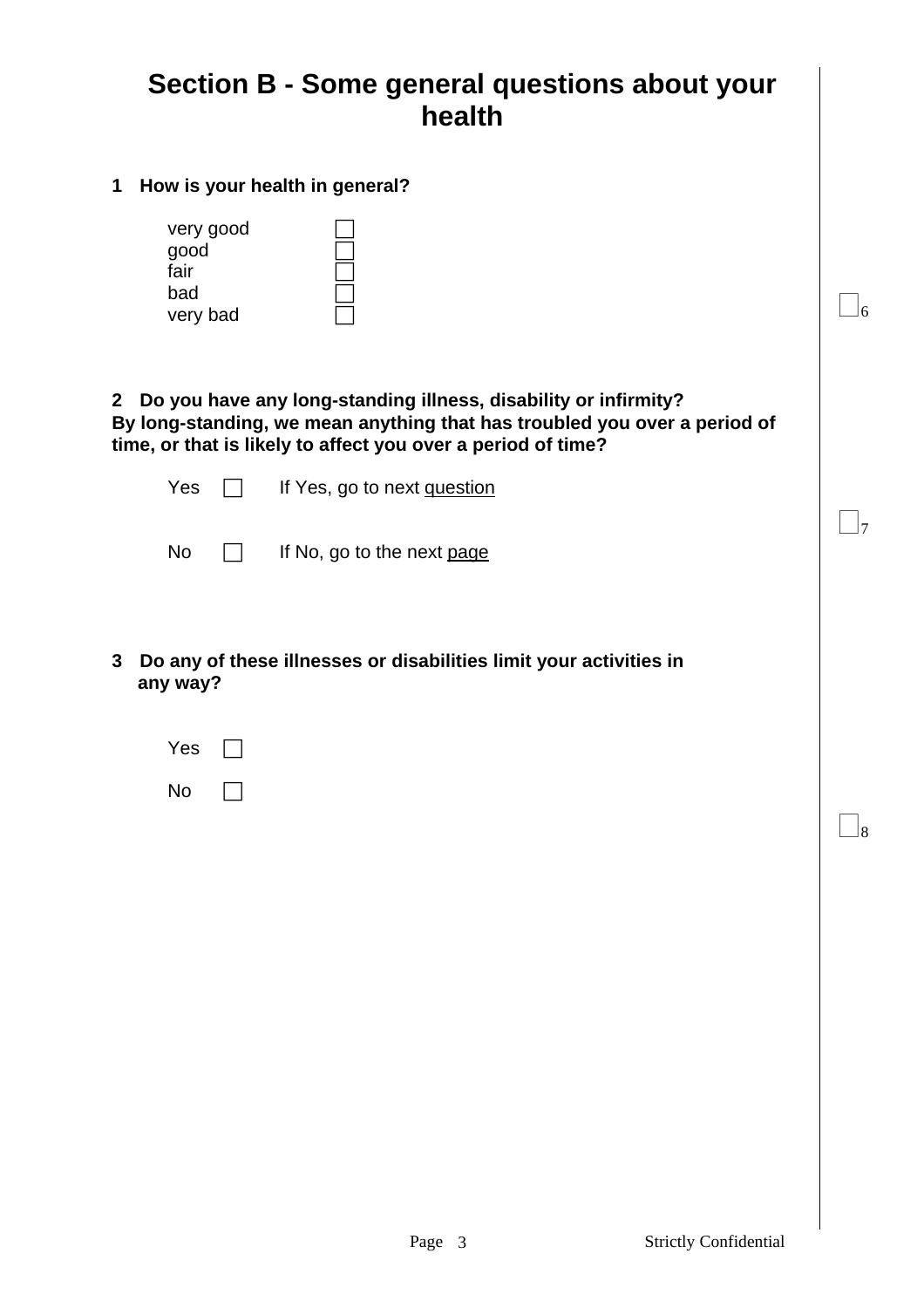### **Section C - Specific questions about your health**

**Have you** *ever* **been told by a doctor or nurse that you have any of these conditions? (Please tick all that apply to you)** 

|      |                                                                                                                                  |                                                   | <b>Yes</b>                   |    |                 |
|------|----------------------------------------------------------------------------------------------------------------------------------|---------------------------------------------------|------------------------------|----|-----------------|
| 1    |                                                                                                                                  |                                                   |                              |    | 9               |
| 2    |                                                                                                                                  |                                                   |                              |    | 10              |
| 3    |                                                                                                                                  |                                                   |                              |    |                 |
| 4    |                                                                                                                                  |                                                   |                              |    | $\overline{11}$ |
| 5    |                                                                                                                                  |                                                   |                              |    | 12              |
| 6    |                                                                                                                                  |                                                   |                              |    | 13              |
| 7    |                                                                                                                                  |                                                   |                              |    | 14              |
| 8    |                                                                                                                                  |                                                   |                              |    | 15              |
| 9    |                                                                                                                                  |                                                   |                              |    | 16              |
| 10   |                                                                                                                                  |                                                   |                              |    |                 |
| 11   | Cancer (apart from skin cancer) $\dots\dots\dots\dots \square$                                                                   |                                                   |                              |    | 17              |
|      |                                                                                                                                  |                                                   |                              |    | 18              |
|      | 13How much physical or bodily pain have you had in the past 4 weeks                                                              |                                                   |                              |    | 19              |
|      |                                                                                                                                  |                                                   |                              |    | 20              |
| None | Very mild or mild $\Box$ Moderate $\Box$                                                                                         |                                                   | Severe or very severe $\Box$ |    |                 |
|      | 14In the past four weeks, how much did pain interfere with your normal<br>activities?                                            |                                                   |                              |    |                 |
|      | A little bit $\Box$<br>Not at all $\Box$                                                                                         | Moderately $\Box$ Quite a bit or extremely $\Box$ |                              |    | 21              |
| 15   | Is your hearing good enough (with a hearing aid, if you use one) to follow a<br>TV programme at a volume others find acceptable? |                                                   |                              |    |                 |
| Yes  |                                                                                                                                  | No, only with the volume turned up                |                              |    |                 |
|      |                                                                                                                                  | No, not even with the volume turned up            |                              |    | 22              |
|      | 16 Can you see well enough to recognise a friend across a road?                                                                  |                                                   |                              |    |                 |
|      |                                                                                                                                  |                                                   |                              |    |                 |
|      | Yes, without glasses $\Box$                                                                                                      | Yes, with glasses $\Box$                          |                              | No | $\overline{23}$ |
|      |                                                                                                                                  |                                                   |                              |    |                 |
|      |                                                                                                                                  |                                                   |                              |    | 24              |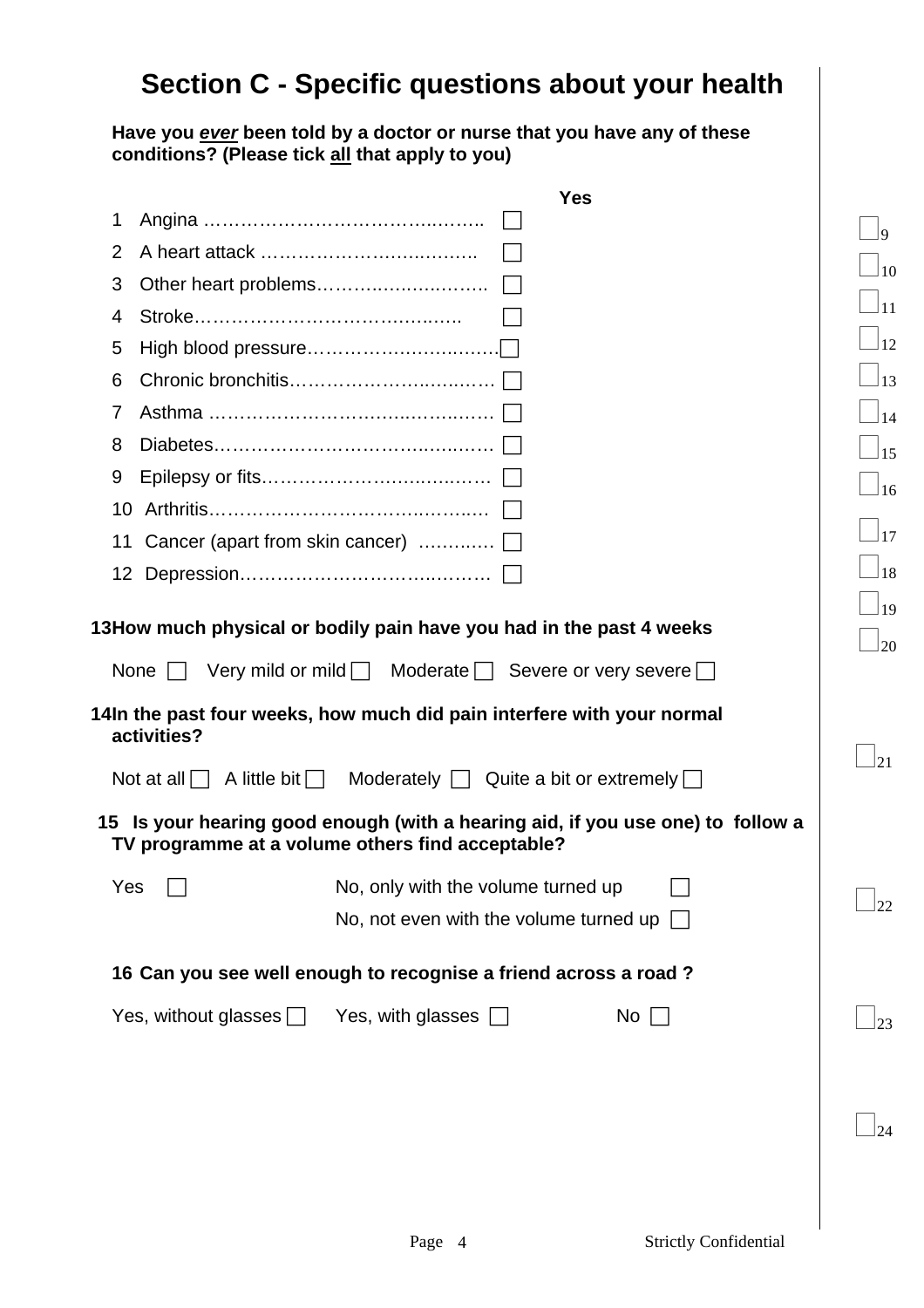### **Section D - Some questions about difficulties you may have**

#### **Here are a few things people find difficult to do without help. Do you or** *would* **you have difficulty with these activities?**

|                |                                               | No<br><b>Difficulty</b> | Some<br><b>Difficulty</b> | Unable<br>to do alone |                 |
|----------------|-----------------------------------------------|-------------------------|---------------------------|-----------------------|-----------------|
| $\mathbf 1$    | Washing yourself all over                     |                         |                           |                       | $\frac{1}{25}$  |
| $\mathbf{2}$   | Cutting your own toenails                     |                         |                           |                       | $\frac{1}{26}$  |
| 3              | Getting on a bus                              |                         |                           |                       | $\frac{1}{27}$  |
| 4              | Going up and down stairs                      |                         |                           |                       |                 |
| 5              | Doing heavy housework                         |                         |                           |                       | $\frac{1}{28}$  |
| 6              | Shopping & carrying heavy bags                |                         |                           |                       | $\frac{1}{29}$  |
| $\overline{7}$ | Preparing and cooking a hot meal              |                         |                           |                       | $\frac{1}{30}$  |
| 8              | Reaching an overhead shelf                    |                         |                           |                       | $\frac{1}{31}$  |
| 9              | Tying a good knot in a piece of string $\Box$ |                         |                           |                       | $\overline{32}$ |
|                |                                               |                         |                           |                       |                 |

 $|33\rangle$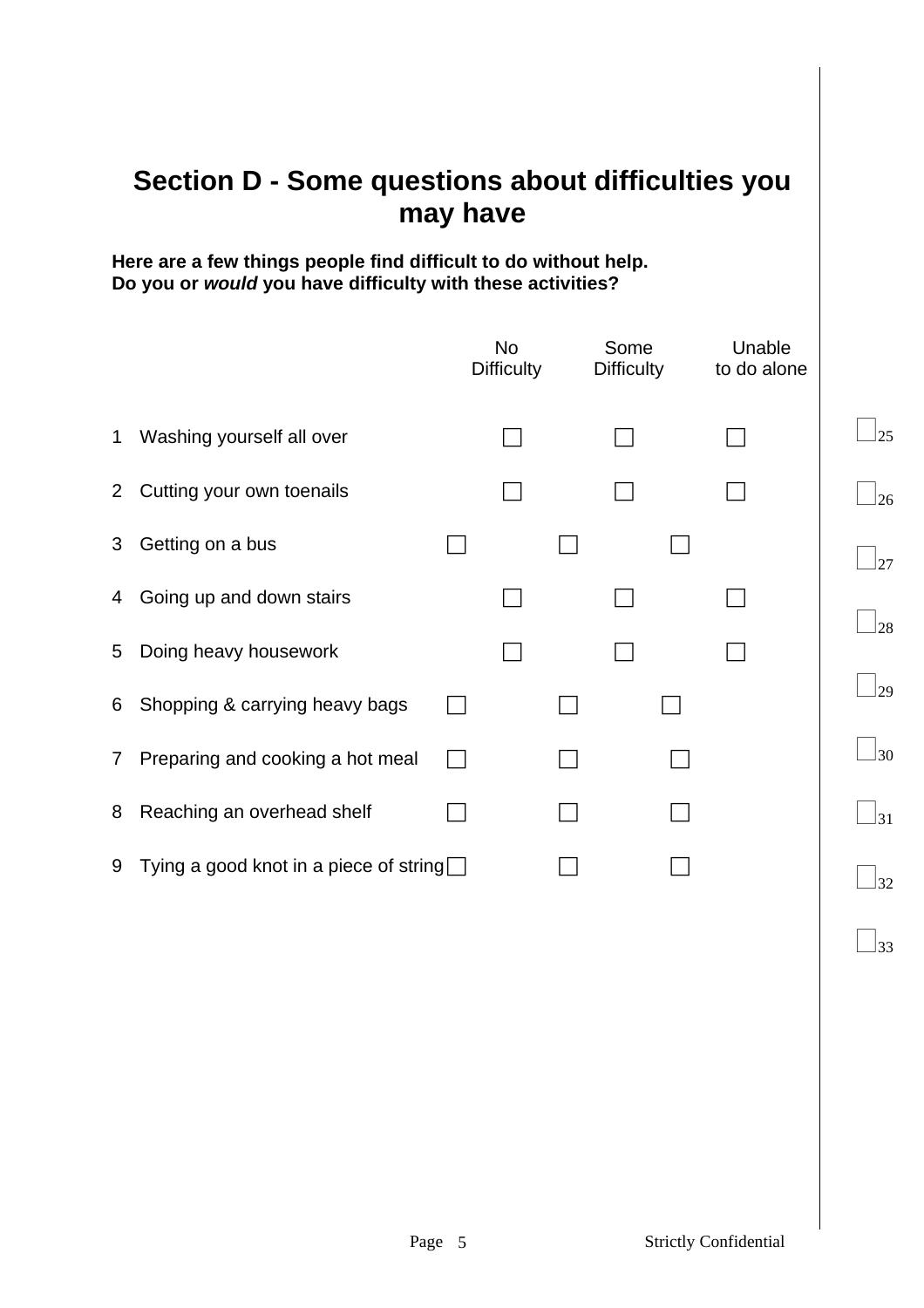### **Section E - Some questions about services you may have used**

**The following questions ask when you last used a number of health and other services. Please tick one box for each question.** 

#### **In the last 1 month have you seen**

|                |                                                | <b>Yes</b> | <b>No</b>  |           |                  |
|----------------|------------------------------------------------|------------|------------|-----------|------------------|
| 1              | A GP at his/her surgery                        |            |            |           | $\Box$ 34        |
| $\overline{2}$ |                                                |            |            |           |                  |
| 3              |                                                |            |            |           | $\vert 35 \vert$ |
| $\overline{4}$ |                                                |            |            |           | $\frac{36}{3}$   |
| 5              | A GP or nurse at a walk-in/out-of-hours centre |            |            |           | $\frac{1}{37}$   |
|                |                                                |            |            |           | $\frac{1}{38}$   |
|                | During the last 12 months have you attended    |            |            |           |                  |
| 6              |                                                |            | <b>Yes</b> | <b>No</b> | $\sqrt{39}$      |
| $\overline{7}$ | A&E (Accident & Emergency \ Casualty)          |            |            |           | 40               |
| 8              |                                                |            |            |           |                  |
| 9              | Hospital as an in-patient                      |            |            |           | 41               |
|                |                                                |            |            |           | 42               |
|                | During the last 12 months have you seen        |            | <b>Yes</b> | <b>No</b> |                  |
| 10             | A chiropodist at home/clinic                   |            |            |           | $ 43\rangle$     |
| 11             |                                                |            |            |           | 44               |
| 12             |                                                |            |            |           | $ 45\rangle$     |
|                |                                                |            |            |           |                  |
|                | Do you currently                               |            | <b>Yes</b> | <b>No</b> |                  |
| 13             | Receive meals on wheels                        |            |            |           | $\frac{1}{46}$   |
| 14             | Attend a day centre                            |            |            |           | 47               |
| 15             | Attend a lunch club                            |            |            |           | 48               |
| 16             | Have a home help / domestic help               |            |            |           |                  |
|                |                                                |            |            |           | 49               |

#### **The questions on this page are for women only. Men please go to the next page.**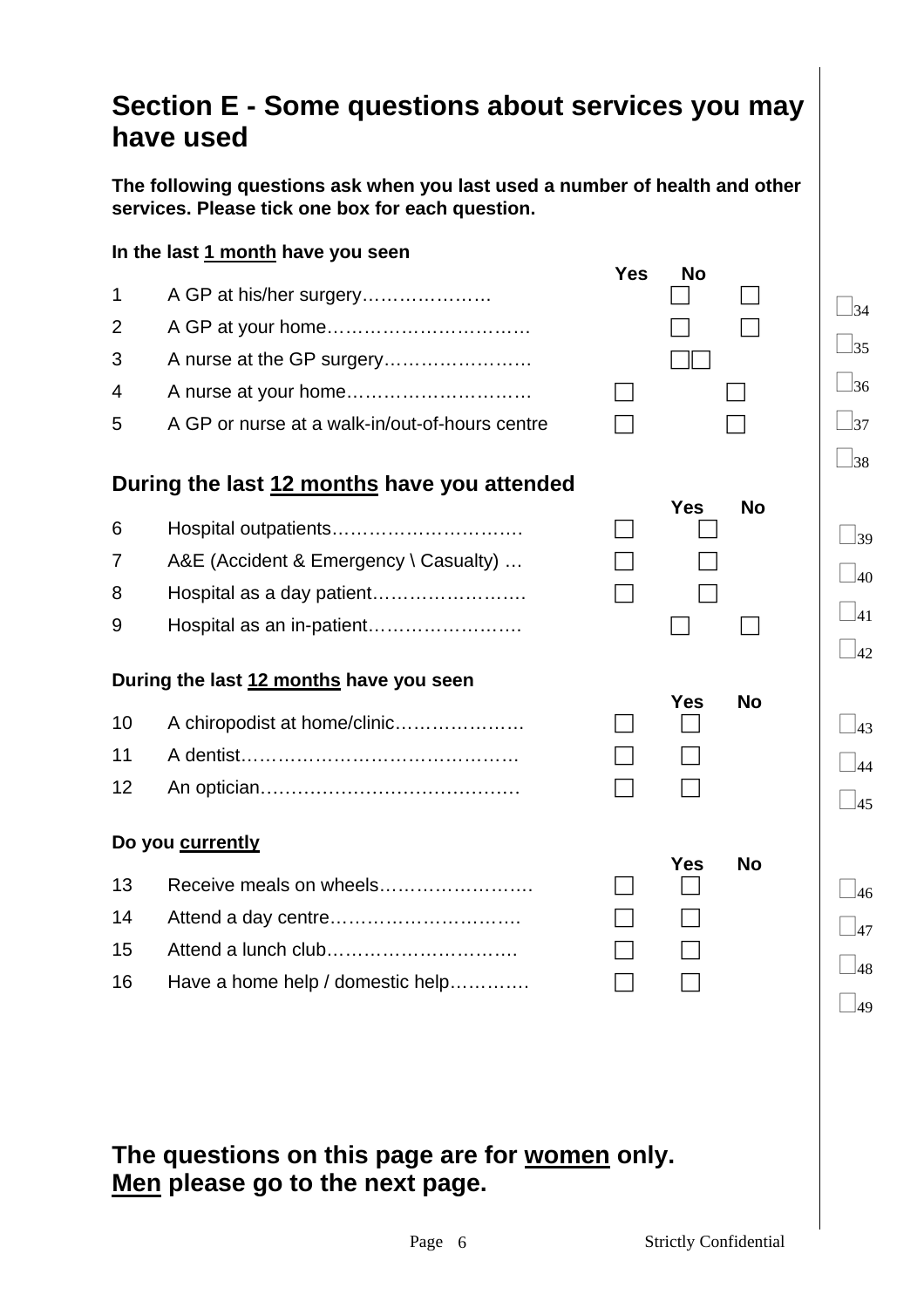| Have you ever had an X-ray screening test for breast cancer<br>(mammogram)? |  |
|-----------------------------------------------------------------------------|--|
| Yes, in the last three years                                                |  |
| Yes, four or five years ago                                                 |  |

| Yes, more than five years ago |  |
|-------------------------------|--|
| Yes, but I cannot recall when |  |
| No, never                     |  |
| Not sure                      |  |

#### **2 Have you ever had a cervical smear test, where a sample of cells is taken from the neck of your womb?**

| Yes, in the last three years  |  |
|-------------------------------|--|
| Yes, four or five years ago   |  |
| Yes, more than five years ago |  |
| Yes, but I cannot recall when |  |
| No, never                     |  |
| Not sure                      |  |

### **Section F - Some questions about you and your family**

#### $\frac{52}{32}$  $\vert$ 53  $\sqrt{54}$ <sup>55</sup> <sup>56</sup> **1 Who do you live with?**  (Please tick all the boxes that apply to you) I live alone  $\Box$ I live with my husband / wife / partner  $\Box$ I live with a younger generation relative  $\Box$ I live with an older or same generation relative  $\Box$ I live in sheltered accomodation for older people  $\Box$ Page 7 Strictly Confidential

 $\vert$ 57

 $\overline{50}$ 

 $\sqrt{51}$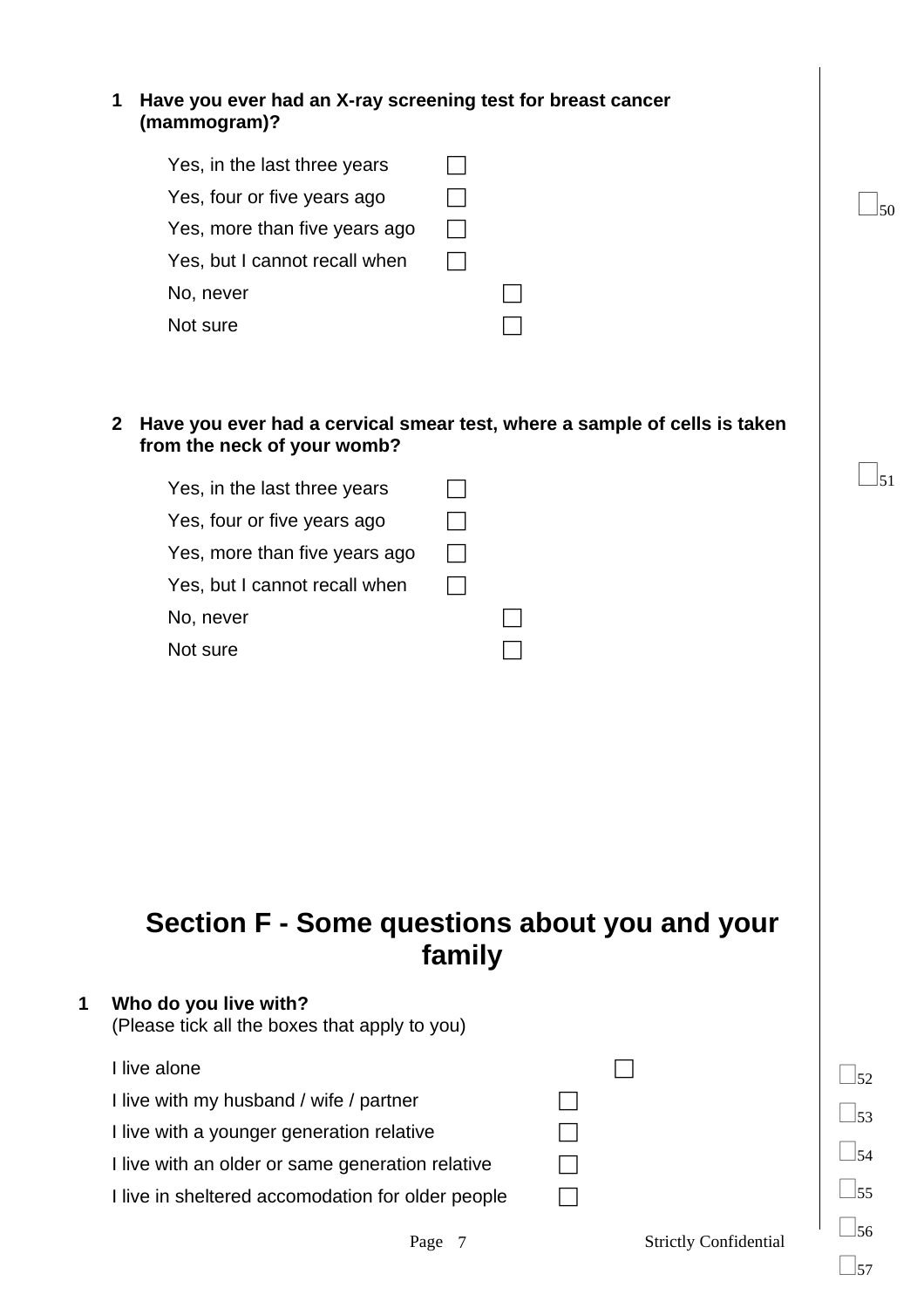|              | Other                                                                                                                                                                                |
|--------------|--------------------------------------------------------------------------------------------------------------------------------------------------------------------------------------|
|              |                                                                                                                                                                                      |
|              |                                                                                                                                                                                      |
| $\mathbf{2}$ | If you live alone, how long have you done so?                                                                                                                                        |
|              | less than 1 year<br>more than 1 year<br>not applicable                                                                                                                               |
| 3            | What is your current marital status? (please tick one)                                                                                                                               |
|              | Married (or living with someone as husband & wife)<br>Go to next page<br>Widowed<br>Go to question 4<br>Go to question 5<br>Divorced or Separated<br>Go to next page Other<br>Single |
|              | Go to next page                                                                                                                                                                      |
| 4            | If you are widowed, how long ago did your husband or wife die?                                                                                                                       |
|              | More than one year ago<br>Less than one year ago $\vert \ \vert$<br>(Please go to next page)                                                                                         |
| 5            | If you are divorced or separated, how long ago did you divorce / separate from<br>your husband or wife?                                                                              |
|              | More than one year ago<br>Less than one year ago                                                                                                                                     |
|              |                                                                                                                                                                                      |
|              | Section G - Some questions about where you live                                                                                                                                      |
|              | If you are living in sheltered accommodation for older people please go<br>straight to the next page                                                                                 |
| 1            | Do you or the people you live with, own or rent your home?                                                                                                                           |
|              | Own (with or without a mortgage)<br>Rent from council or housing association                                                                                                         |
|              | Rent - privately                                                                                                                                                                     |
|              | Other                                                                                                                                                                                |
|              |                                                                                                                                                                                      |
|              |                                                                                                                                                                                      |
|              |                                                                                                                                                                                      |

 $\Box_{62}$ 

 $\Box_{63}$ 

 $\overline{\phantom{0}}$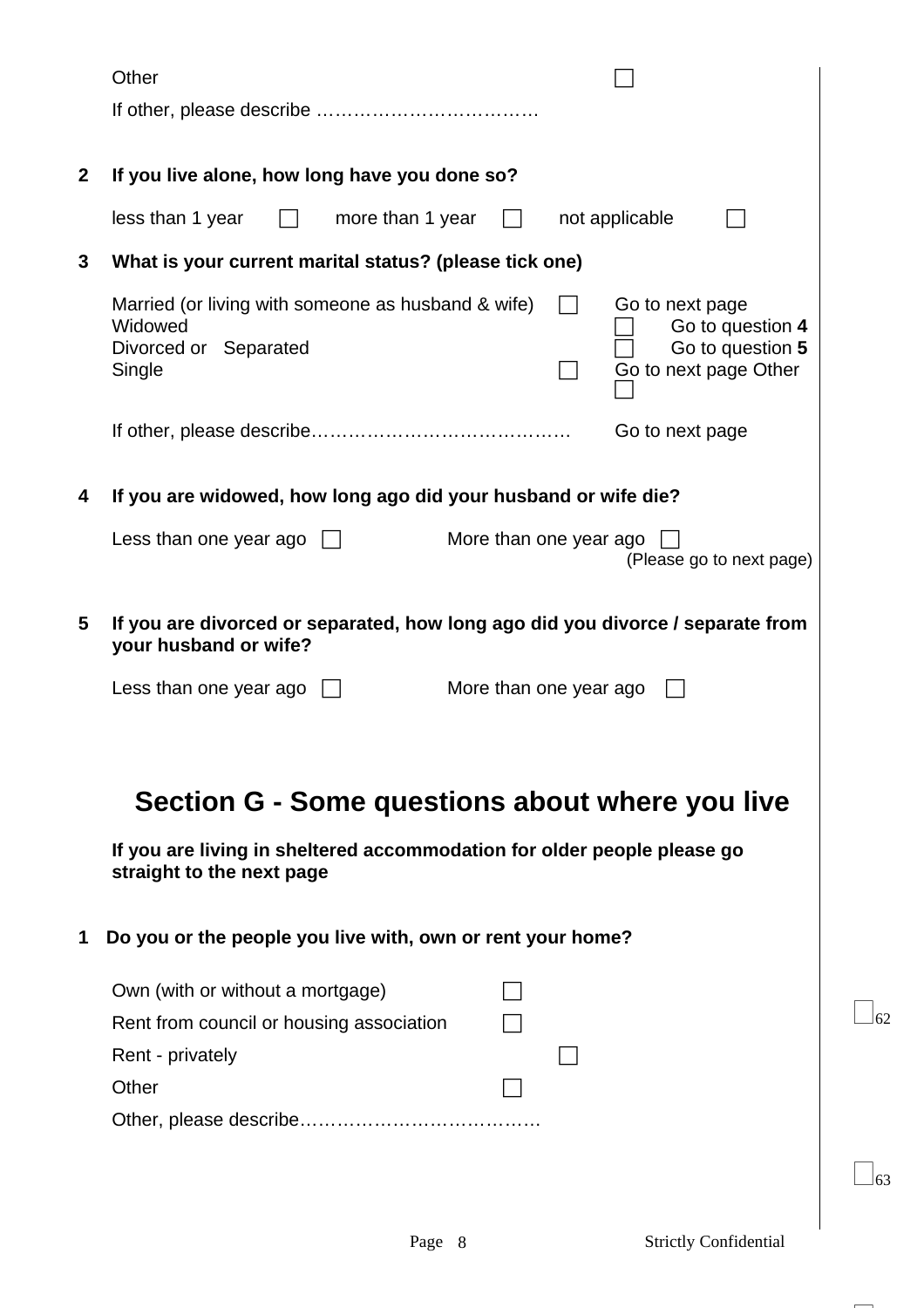**2 Does your home have any form of central heating, including electric storage heaters?** 

| Yes | No |  |
|-----|----|--|
|-----|----|--|

**3 Does your home have a telephone? (this includes mobile or shared phones for which you or others in your home pay the bill)** 

| ν<br>es | No |  |
|---------|----|--|
|---------|----|--|

**4 How many cars or vans are normally available for use by you and the others in your home?** 

| None               |  |
|--------------------|--|
| One                |  |
| Two or more $\Box$ |  |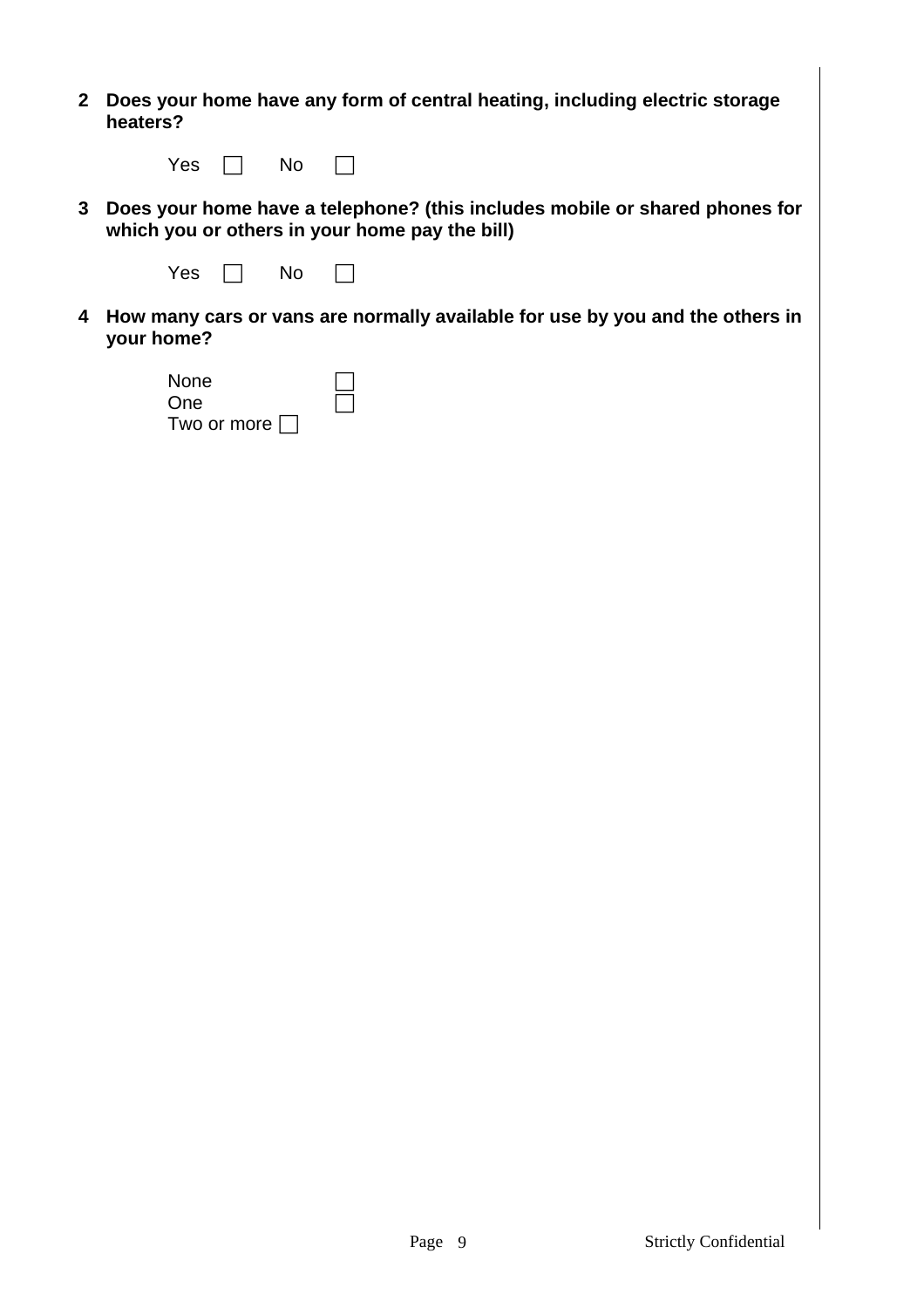|              |                                                                                                                                                                                                                                                                                            | and employment                             | Section H - Some questions about your education |                                                                            |
|--------------|--------------------------------------------------------------------------------------------------------------------------------------------------------------------------------------------------------------------------------------------------------------------------------------------|--------------------------------------------|-------------------------------------------------|----------------------------------------------------------------------------|
| $\mathbf 1$  | At what age did you finish your continuous full-time education at school,<br>college or university?                                                                                                                                                                                        |                                            |                                                 |                                                                            |
|              | 14 or under<br>15<br>16<br>17<br>18<br>19 or over                                                                                                                                                                                                                                          |                                            |                                                 | 67                                                                         |
| $\mathbf{2}$ | Are you currently (tick as many as apply)<br>Retired from paid employment<br>A housewife / A retired housewife<br>In paid employment and working more than 30 hours a week $\Box$<br>In paid employment and working less than 30 hours a week $\Box$<br>Unemployed / Seeking work<br>Other |                                            |                                                 | $\Box$ 68<br>$\Box$ 69<br>$\Box$ 70<br>$\Box$ 71<br>$\Box$ 72<br>$\Box$ 73 |
| 3            | If you are retired, or not working, at what age did you stop paid work                                                                                                                                                                                                                     |                                            |                                                 |                                                                            |
|              |                                                                                                                                                                                                                                                                                            | Years                                      |                                                 |                                                                            |
|              |                                                                                                                                                                                                                                                                                            | or<br>I have never been in paid employment |                                                 |                                                                            |
| 4            | What was your last main job?                                                                                                                                                                                                                                                               |                                            |                                                 |                                                                            |
| 5            | What was your husband's or wife's last main job?                                                                                                                                                                                                                                           |                                            |                                                 | 75<br>76                                                                   |
|              |                                                                                                                                                                                                                                                                                            |                                            | Section I - Some questions about your income    |                                                                            |
| 1            | Which of the following best describes the total income of everyone in your<br>home before tax? (include earnings, benefits and pensions)                                                                                                                                                   |                                            |                                                 |                                                                            |
|              | <b>Per Week</b><br><b>or</b>                                                                                                                                                                                                                                                               | <b>Per Year</b>                            |                                                 |                                                                            |
|              |                                                                                                                                                                                                                                                                                            | Page 10                                    | <b>Strictly Confidential</b>                    |                                                                            |

 $\Box_{80}$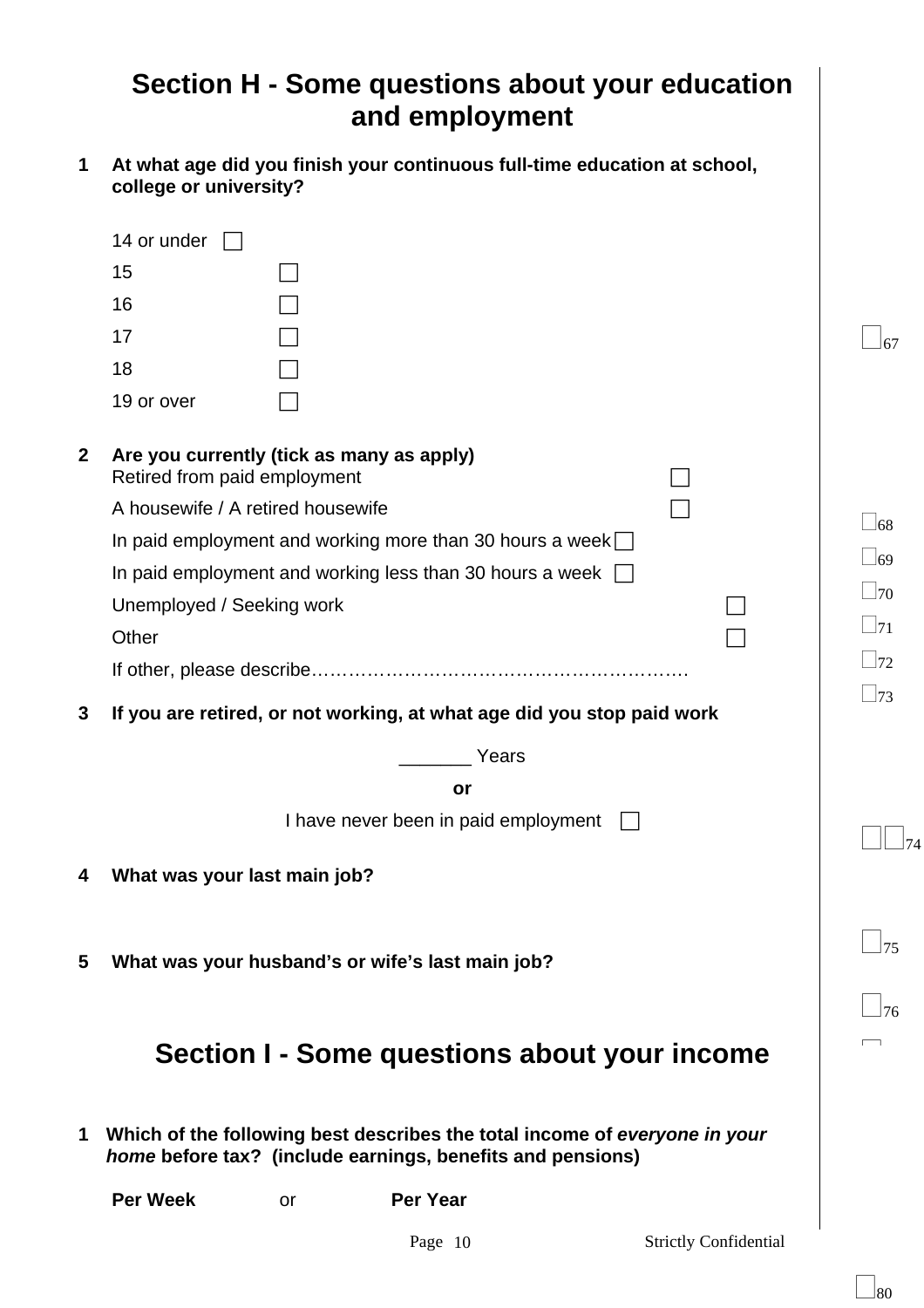| Nil             |    | Nil                |  |  |
|-----------------|----|--------------------|--|--|
| Less than £60   | or | Less than £3000    |  |  |
| £60 to £119 or  |    | £3000 to £5,999    |  |  |
| £120 to £199 or |    | £6,000 to £9,999   |  |  |
| £200 to £299 or |    | £10,000 to £14,999 |  |  |
| £300 to £479 or |    | £15,000 to 24,999  |  |  |
| £480 or moreor  |    | £25,000 or more    |  |  |
| Don't Know      |    |                    |  |  |

**2 Do you or your spouse receive an occupational pension from former employer(s)** 

| Yes        |  |
|------------|--|
| N٥         |  |
| Don't Know |  |

**3 Do you have private health insurance?** 

| Yes          |  |
|--------------|--|
| Nο           |  |
| Don't Know [ |  |

**4 Do you have to cut back spending or borrow money to pay your electricity, gas, telephone or council tax bills?** 

| Always<br>Often |  |
|-----------------|--|
| Occasionally    |  |
| <b>Never</b>    |  |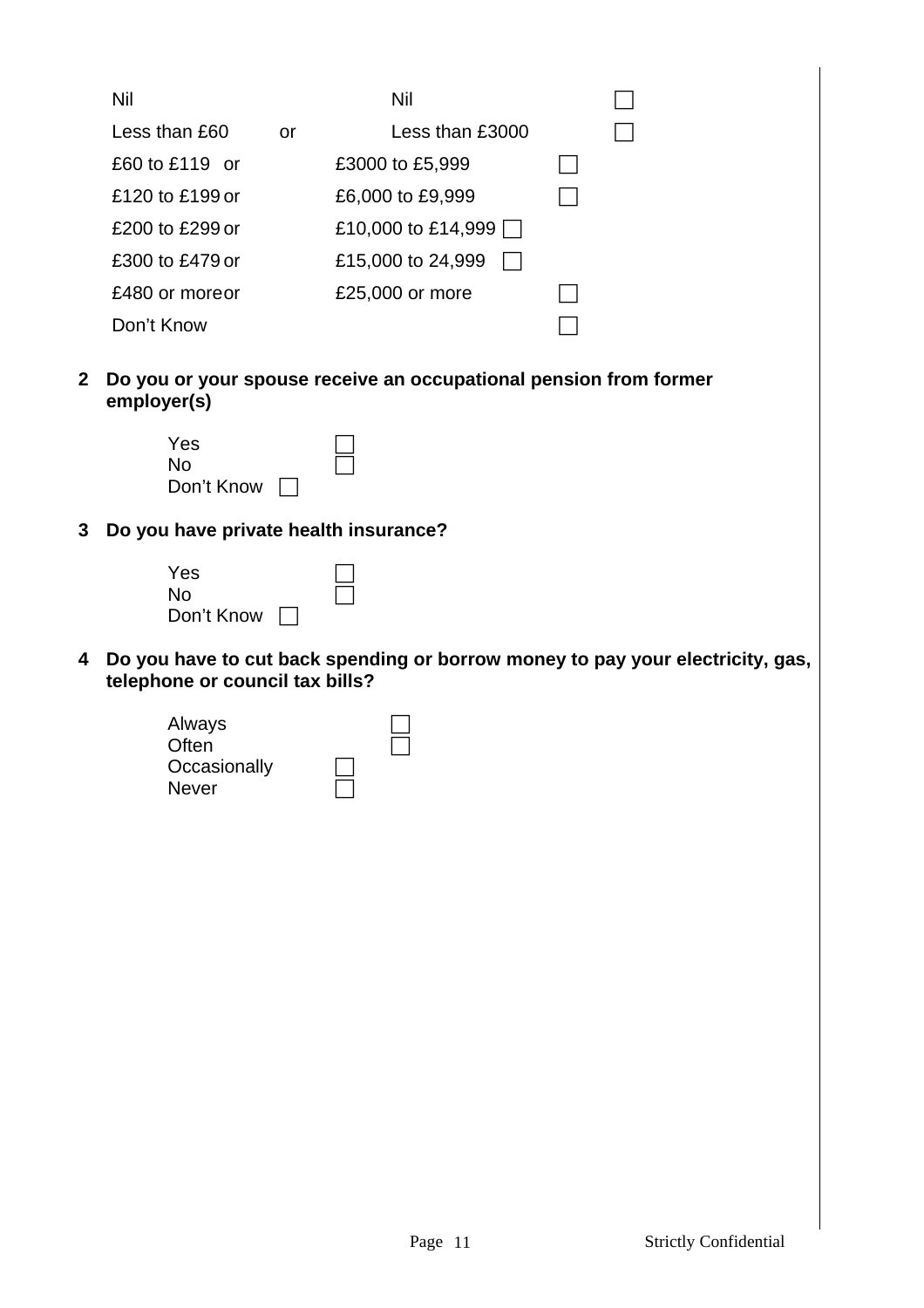### **Section J - Some questions on how you feel**

#### **The next questions ask about your feelings and mood.**  *Choose the answer for how you felt over the last week***.**

#### **Please answer all the questions**.

|                       |                                                                                       | Yes | <b>No</b> |             |
|-----------------------|---------------------------------------------------------------------------------------|-----|-----------|-------------|
| $\mathbf 1$<br>2<br>3 | Have you dropped many activities and interests?                                       |     |           | $\sqrt{84}$ |
|                       |                                                                                       |     |           | $\sqrt{85}$ |
| 4                     |                                                                                       |     |           | $\sqrt{86}$ |
| 5                     |                                                                                       |     |           |             |
| 6                     | Are you afraid that something bad is going to happen to you?                          |     |           | $\sqrt{87}$ |
| $\overline{7}$        |                                                                                       |     |           | $\sqrt{88}$ |
| 8                     |                                                                                       |     |           | 89          |
| 9                     | Do you prefer to stay at home at night<br>rather than going out and doing new things? |     |           | $\sqrt{90}$ |
|                       | 10 Do you feel that you have more problems                                            |     |           | $\sqrt{91}$ |
|                       | 11 Do you think it is wonderful to be alive now?                                      |     |           | 92          |
|                       | 12 Do you feel pretty worthless the way you are now?                                  |     |           |             |
| 13                    |                                                                                       |     |           | $\sqrt{93}$ |
|                       | 14 Do you feel that your situation is hopeless?                                       |     |           | 94          |
|                       | 15 Do you think that most people are better off than you are?                         |     |           | 95          |

<sup>96</sup>

 $\vert_{97}$ 

 $\log$ 

 $\overline{99}$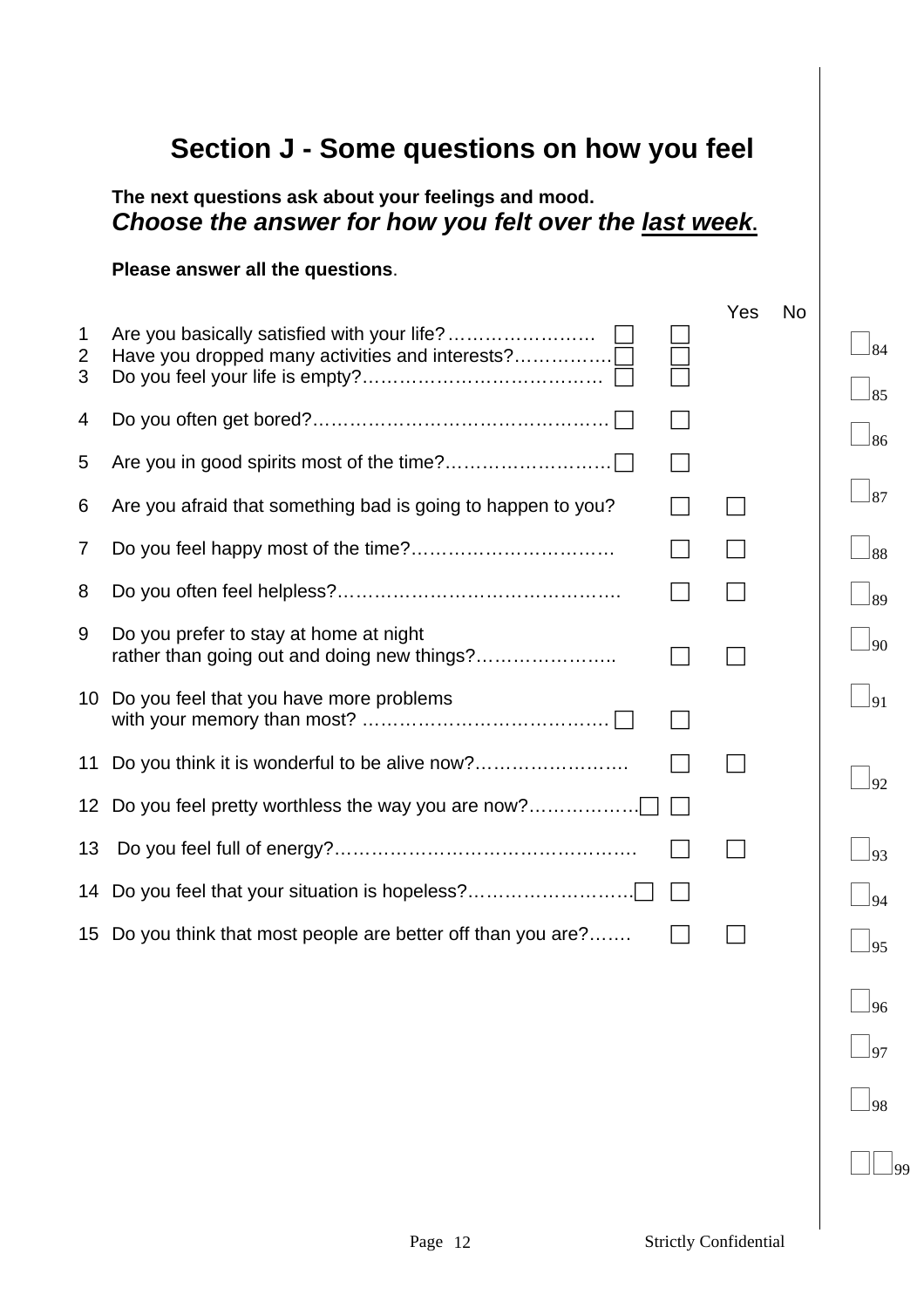|    | The next few questions also ask about how you feel.<br>Please tick one option for each question. |         |                                                                                     |                 |
|----|--------------------------------------------------------------------------------------------------|---------|-------------------------------------------------------------------------------------|-----------------|
| 16 |                                                                                                  |         | In the past month have you felt so fidgety or restless that you couldn't sit still? |                 |
|    | Yes<br><b>No</b>                                                                                 |         |                                                                                     | $\frac{100}{2}$ |
| 17 | How often, if at all, have you worried in the past month?                                        |         |                                                                                     |                 |
|    | <b>Never</b><br>Some days<br>Most days<br>All the time                                           |         |                                                                                     | 101             |
| 18 | In general, would you describe yourself as a worrier?                                            |         |                                                                                     |                 |
|    | Yes<br>No                                                                                        |         |                                                                                     |                 |
| 19 | Do you take anything (including sedative tablets or alcohol) to<br>help you relax?               |         |                                                                                     | 102             |
|    | Yes<br>No                                                                                        |         |                                                                                     |                 |
|    |                                                                                                  |         |                                                                                     |                 |
|    |                                                                                                  |         |                                                                                     | $\frac{103}{}$  |
|    |                                                                                                  |         |                                                                                     |                 |
|    |                                                                                                  |         |                                                                                     |                 |
|    |                                                                                                  |         |                                                                                     |                 |
|    |                                                                                                  | Page 13 | <b>Strictly Confidential</b>                                                        |                 |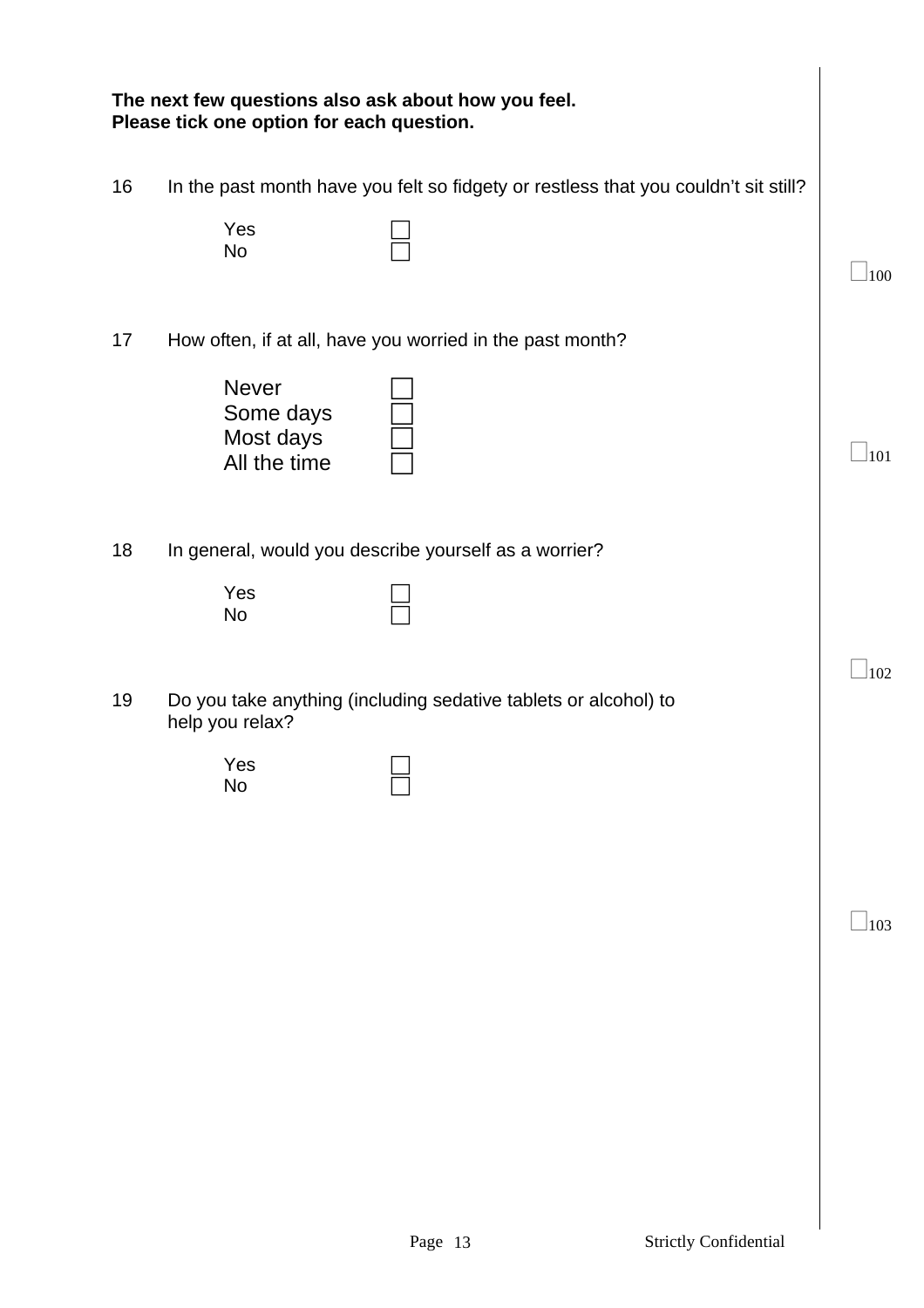|                | Section K - Questions about contact with relatives,<br>friends and neighbours                                |               |
|----------------|--------------------------------------------------------------------------------------------------------------|---------------|
| 1              | Apart from people that you live with, about how often do you see any of your<br>children or other relatives? |               |
|                | Daily<br>Weekly<br>Monthly<br>Less often than once a month<br><b>Never</b>                                   | 104           |
| $\mathbf{2}$   | About how often do you see any of your friends?                                                              |               |
|                | Daily<br>Weekly<br>Monthly<br>Less often than once a month<br><b>Never</b>                                   | 105           |
| 3 <sup>1</sup> | Apart from relatives or friends, about how often do you see any of your<br>neighbours to chat to?            |               |
|                | Daily<br>Weekly<br>Monthly<br>Less often than once a month<br><b>Never</b>                                   | 106           |
|                | 4 About how often do you speak on the telephone to relatives, friends or<br>neighbours?                      |               |
|                | Daily<br>Weekly<br>Monthly<br>Less often than once a month<br><b>Never</b>                                   | 107           |
| $\overline{5}$ | Do you feel you see your relatives as much as you would like?                                                |               |
|                | No, I see them too little<br>No, I see them too much<br>Yes, I see them enough                               |               |
| 6              | Do you feel you see your friends as much as you would like?                                                  |               |
|                | No, I see them too little<br>No, I see them too much<br>Yes, I see them enough                               | $ 109\rangle$ |
|                |                                                                                                              |               |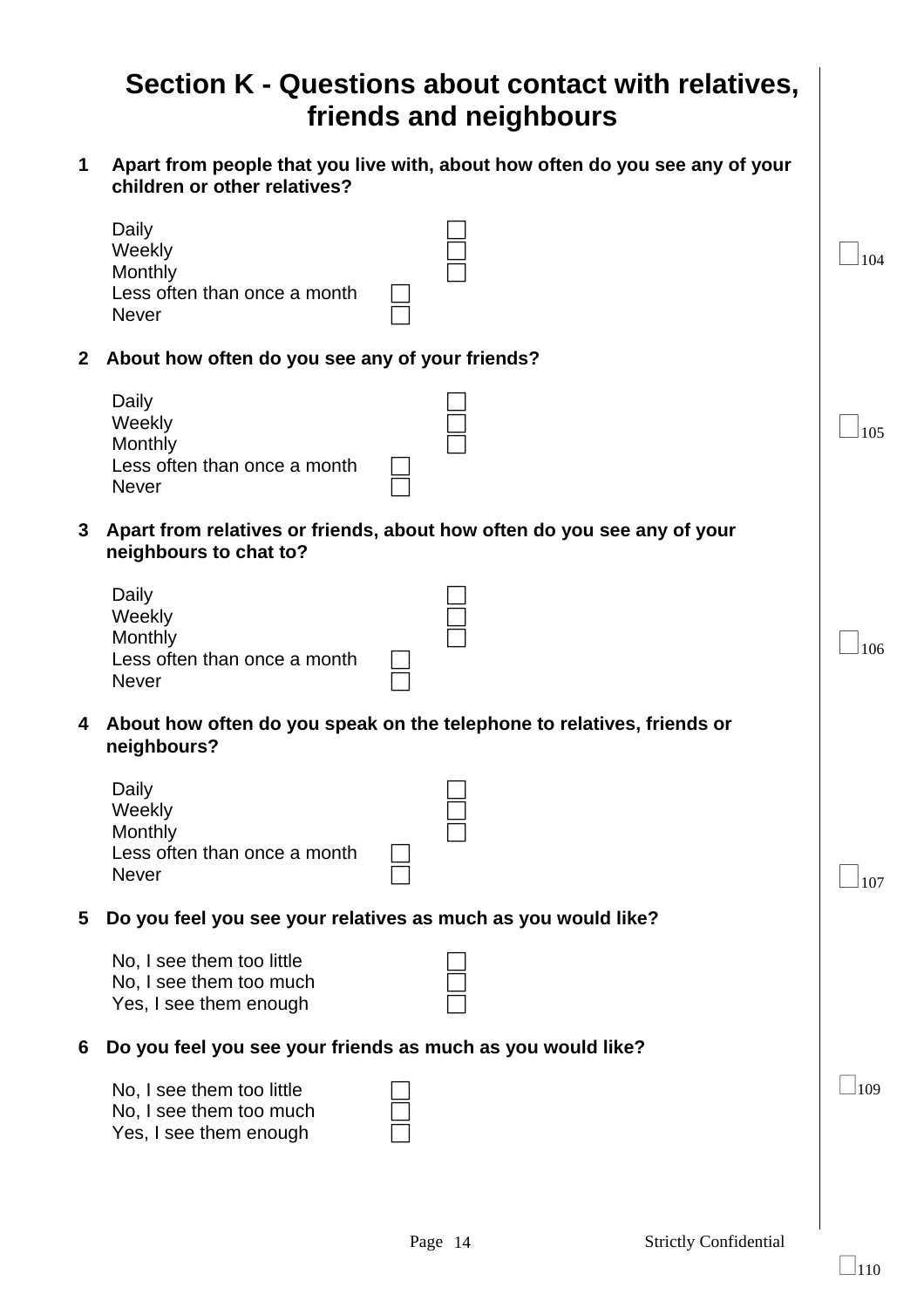#### **7 Overall are you satisfied with the help and support that you can get from your close friends?**

| Yes, I am satisfied    |  |
|------------------------|--|
| No, I am not satisfied |  |
| I am not sure          |  |

**8 Do you have someone with whom you would discuss a very personal and serious problem?** 

| Yes       | – |
|-----------|---|
| <b>No</b> |   |

**9 Do you experience conflict, upset or bother in any of your relationships with close friends or relatives?** 

| Yes | $\Box$ |
|-----|--------|
| No  | $\Box$ |

**10 How often have you attended a religious service or place of worship in the past month?** 

| Once a week or more                    |  |
|----------------------------------------|--|
| Once or twice in the past month $\Box$ |  |
| Not at all in the past month           |  |

**11 How much time do you usually spend alone?** 

| I'm alone all the time |  |
|------------------------|--|
| I'm often alone        |  |
| I'm seldom alone       |  |
| I'm never alone        |  |
|                        |  |

**12 Do you feel lonely?** 

| All the time |  |
|--------------|--|
| Often        |  |
| Sometimes    |  |
| <b>Never</b> |  |

#### **Section L – Some questions about your attitudes to health**

For each of the statements below, please choose the response which best describes how you feel

**1 Physical diseases are part of the destiny of old people.** 

| agree |  |
|-------|--|
|-------|--|

 $\Box$  I'm not sure  $\Box$  I disagree  $\Box$ 

 $|116$ 

 $\Box$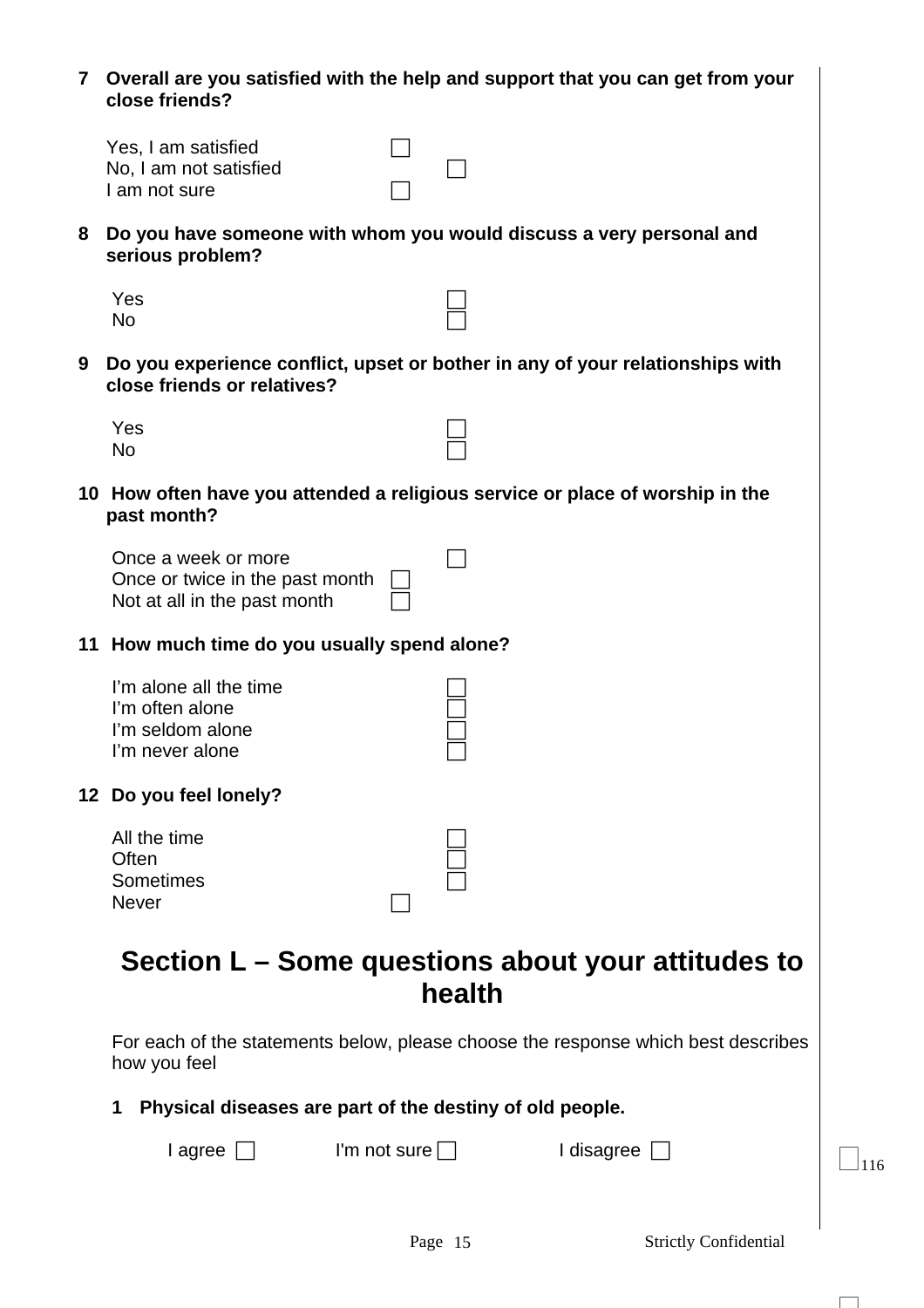|              | Physical diseases in old age can be prevented by a healthy<br>$\boldsymbol{2}$<br>life-style. |                         |                                                                           |                |
|--------------|-----------------------------------------------------------------------------------------------|-------------------------|---------------------------------------------------------------------------|----------------|
|              | $I$ agree $\Box$                                                                              | I'm not sure $\Box$     | I disagree $\Box$                                                         |                |
|              | 3                                                                                             |                         | Physical diseases in old age cannot be avoided by regular medical visits. |                |
|              | $I$ agree $\Box$                                                                              | I'm not sure $\Box$     | I disagree $\Box$                                                         |                |
|              | My health depends mainly on myself.<br>4                                                      |                         |                                                                           |                |
|              | $I$ agree $\Box$                                                                              | I'm not sure $\Box$     | I disagree $\Box$                                                         |                |
|              | 5<br>Health is a gift.                                                                        |                         |                                                                           |                |
|              | $I$ agree $\Box$                                                                              | I'm not sure $\Box$     | I disagree $\Box$                                                         |                |
|              | Being in good health even in old age is no problem with modern medicine.<br>6                 |                         |                                                                           |                |
|              | $I$ agree $\Box$                                                                              | I'm not sure $\Box$     | I disagree $\Box$                                                         |                |
|              |                                                                                               |                         |                                                                           |                |
|              |                                                                                               |                         |                                                                           |                |
|              |                                                                                               |                         |                                                                           |                |
|              |                                                                                               |                         | Section M- Some questions about smoking and drinking                      |                |
| 1            | Have you ever smoked?                                                                         |                         |                                                                           | 122            |
|              | Yes                                                                                           | No                      |                                                                           |                |
| $\mathbf{2}$ | Do you currently smoke?                                                                       |                         |                                                                           |                |
|              | Yes                                                                                           | Please go to question 3 |                                                                           | $\frac{1}{23}$ |
|              | <b>No</b>                                                                                     | Please go to question 5 |                                                                           |                |
| 3            | About how many cigarettes a day do you usually smoke?                                         |                         |                                                                           | 124            |
|              | None $\Box$                                                                                   |                         | __ Cigarettes each day                                                    |                |
| 4            | Do you currently smoke a pipe?                                                                |                         | Yes<br>No                                                                 | 125            |
|              |                                                                                               | cigars?                 | Yes<br>No                                                                 | 126            |
| 5            | If you used to smoke in the past, when did you give up?                                       |                         |                                                                           | $\vert$ 127    |
|              | Less than 1 year ago                                                                          |                         | 1-5 years ago                                                             |                |
|              |                                                                                               | Page 16                 | <b>Strictly Confidential</b>                                              |                |
|              |                                                                                               |                         |                                                                           | 128            |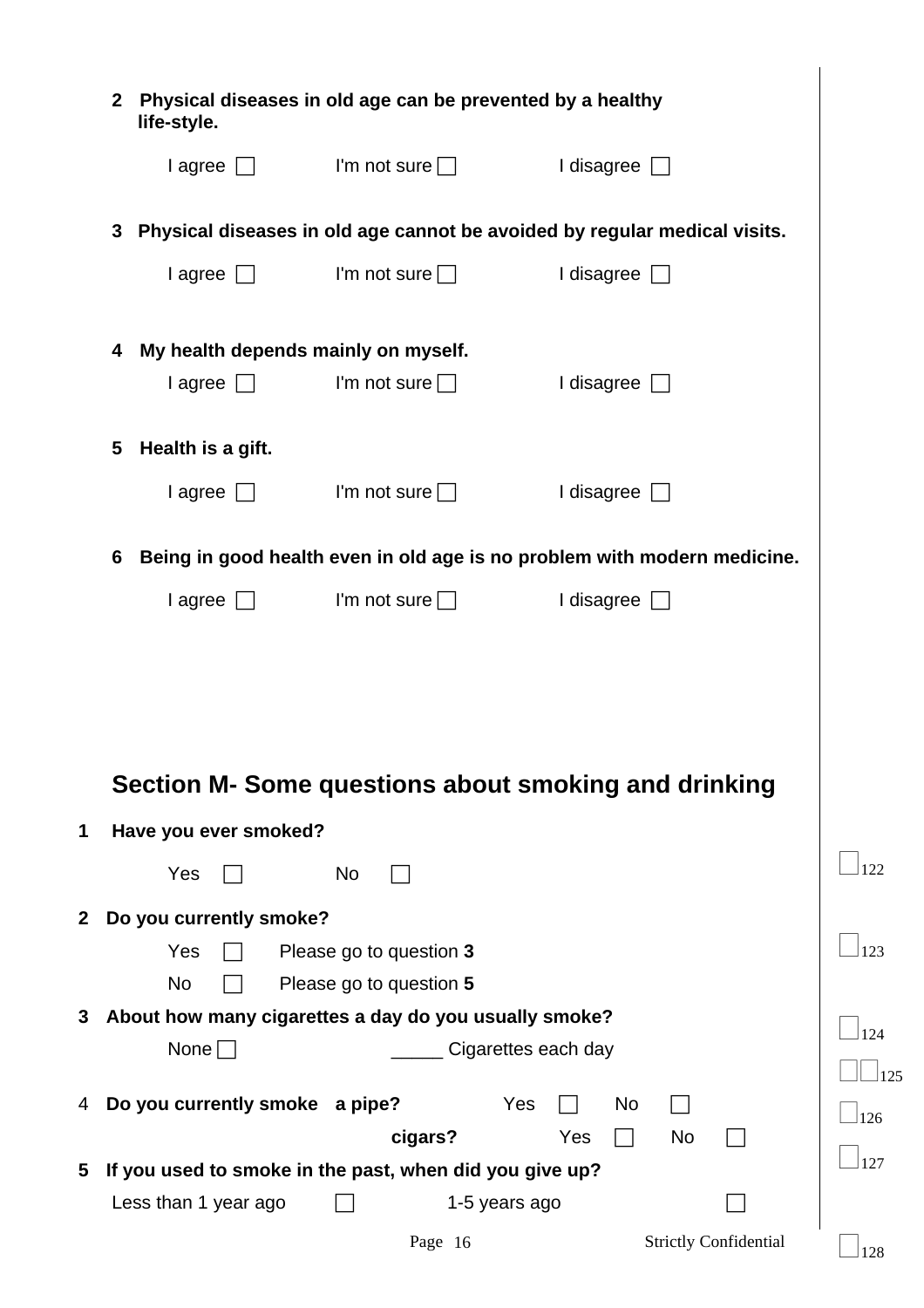|   | 6-10 years ago                                                                                                                    | more than 10 years ago                                      |  |
|---|-----------------------------------------------------------------------------------------------------------------------------------|-------------------------------------------------------------|--|
| 6 |                                                                                                                                   | About how often do you have an alcoholic drink of any kind? |  |
|   | Every day or almost every day                                                                                                     |                                                             |  |
|   | Three or four days a week                                                                                                         |                                                             |  |
|   | Once or twice a week                                                                                                              |                                                             |  |
|   | Once or twice a month                                                                                                             |                                                             |  |
|   | Less than once a month                                                                                                            |                                                             |  |
|   | Not at all in the last 12 months                                                                                                  |                                                             |  |
| 7 | One drink is half a pint of beer / cider, a single whisky, gin etc or one glass of wine or<br>sherry<br>How many alcoholic drinks |                                                             |  |
|   | do you have during the average week?<br><b>Drinks</b>                                                                             |                                                             |  |
|   |                                                                                                                                   |                                                             |  |
|   |                                                                                                                                   | Please now read and sign the consent form on the next page  |  |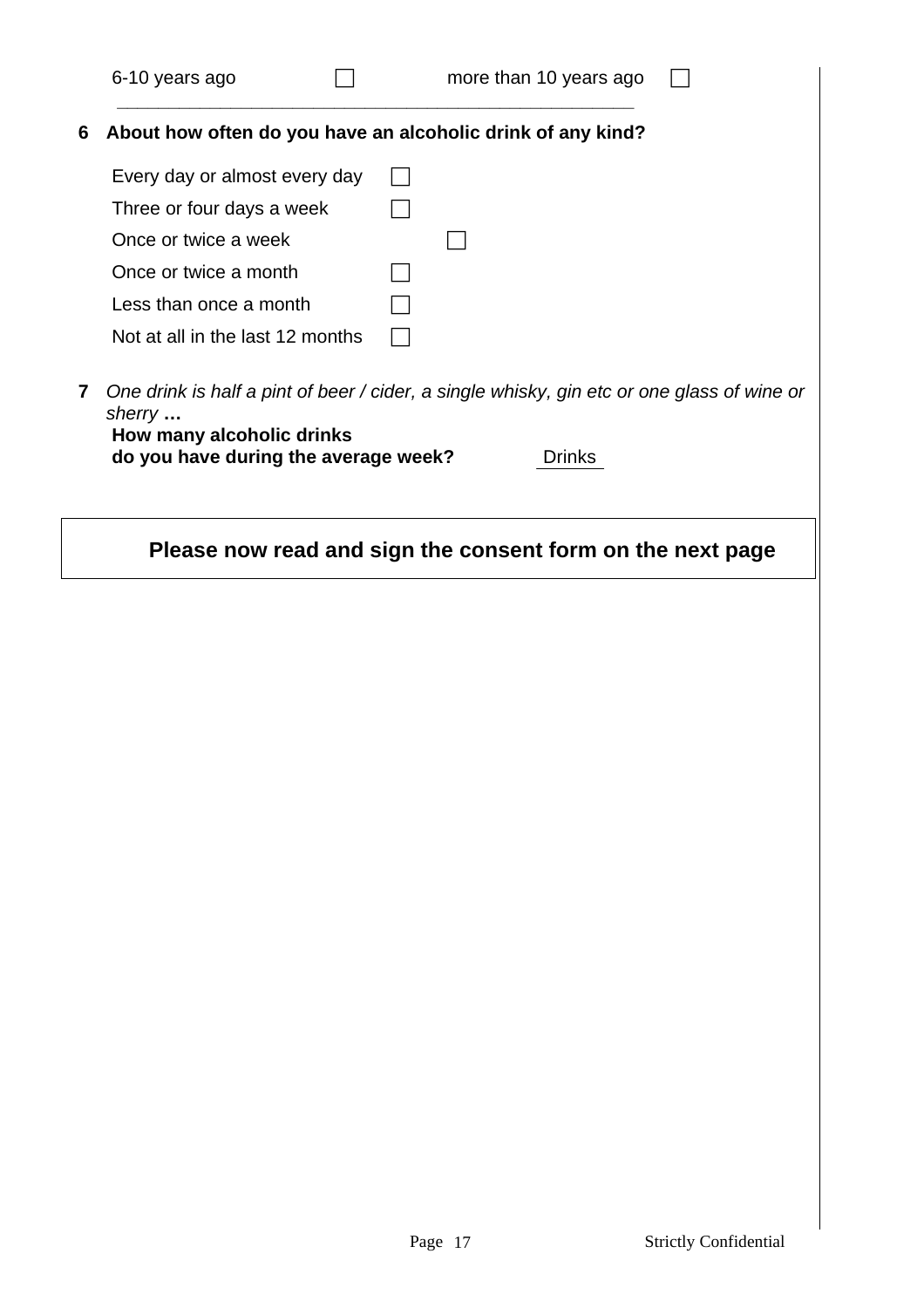### **This page is for any other comments you may have on your health or this questionnaire**